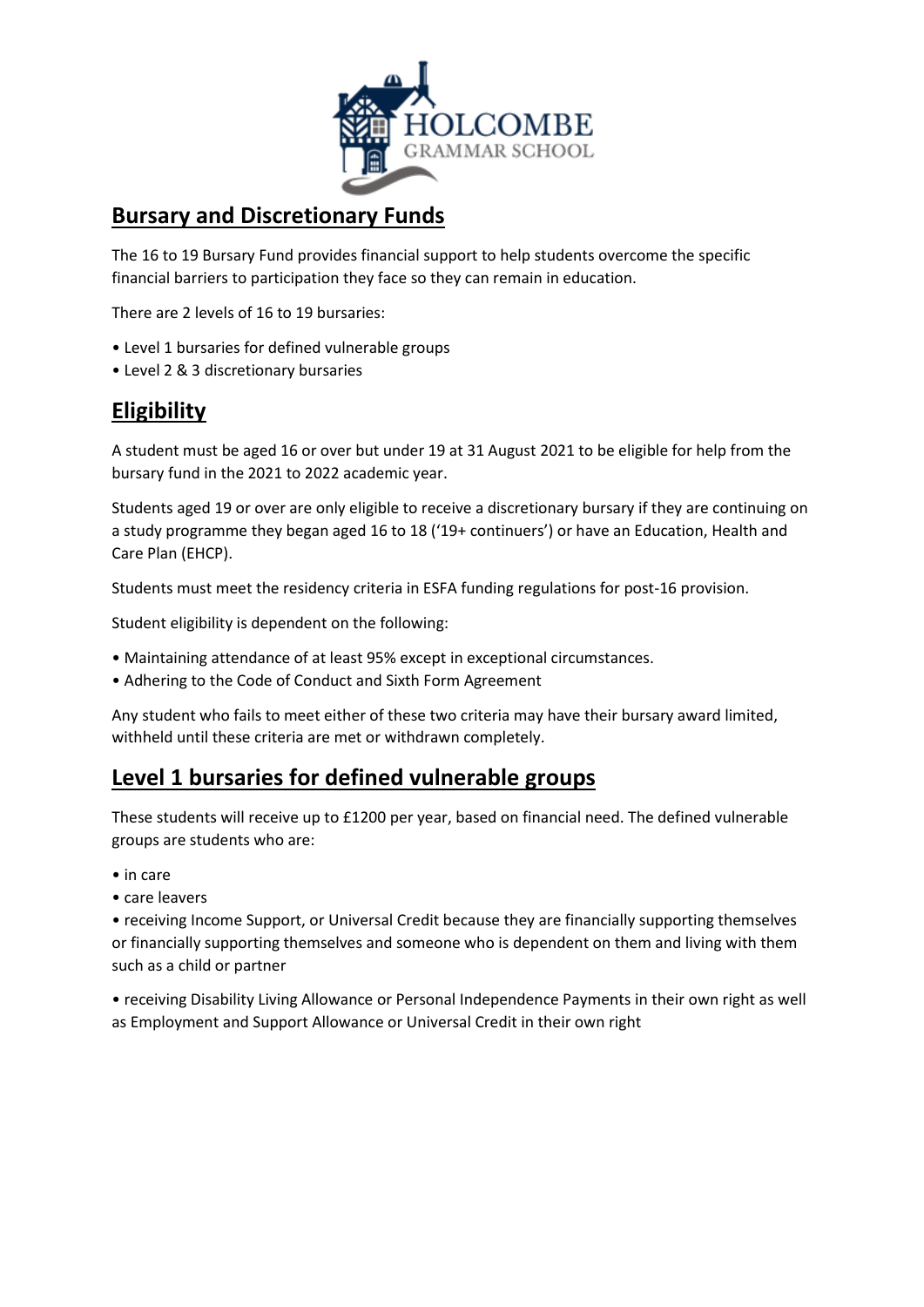

## **Level 2 & 3 discretionary bursaries**

Awards for the Level 2 bursary in 2021/22 range from £20 to £1,200, and all awards are based on financial need. Students may apply for a one-off payment or for a sum that can be used throughout the year. Eligibility will be determined on a case-by-case basis. The following list details some of the key factors which will be considered when determining eligibility for the bursary:

• Whether they or their parent(s) are in receipt of Universal Credit, income support or other meanstested benefits

- The total monthly and yearly take-home income of the family
- Eligibility for Free School Meals in year 11
- The number of dependents in the family
- The distance travelled to and from school

| Gross annual household income | <b>Bursary value</b> |
|-------------------------------|----------------------|
| Up to £9,999                  | Up to £1,200         |
| $£10,000 - £14,999$           | Up to £1,000         |
| £15,000 $-$ £19,999           | Up to £800           |
| £20,000 $-$ £24,999           | Up to $£600$         |

Payments will also be made on an "as needed" basis after consideration by the Bursary Fund Committee.

# **Application process**

The application form for the 16-19 Bursary is available from the Sixth form Office. All 16-19 bursary fund applications should be submitted by Friday 1st October 2021 by email to a.anderson@tsatrust.org.uk or a hard copy to the Head of Sixth Form in order to allow for these applications to be processed swiftly and to allow for purchases to be made in a timely fashion. All applications should be accompanied by evidence to support the information provided. All information provided will be kept confidential and will only be shared with the Bursary Committee.

A small amount of the Bursary Fund will be retained in order to support applications due to change in circumstances, and therefore in year applications will be accepted, but will only be awarded if there is sufficient funding available, and awards will reflect the contact time remaining in the school year.

## **Awards and payment of the 16-19 Bursary**

The Bursary Committee will convene at the close of the day on the 1st October and on the 1st of each month thereafter to consider any late applications. This will consist of the Assistant Vice Principal Key Stage 5, Head of Year for Sixth Form and Sixth Form Administrator. Awards will be granted based upon financial need, considering all information provided in the application, and considering the relative need of all applicants. Students will be notified of the outcome of their application in writing in the following week.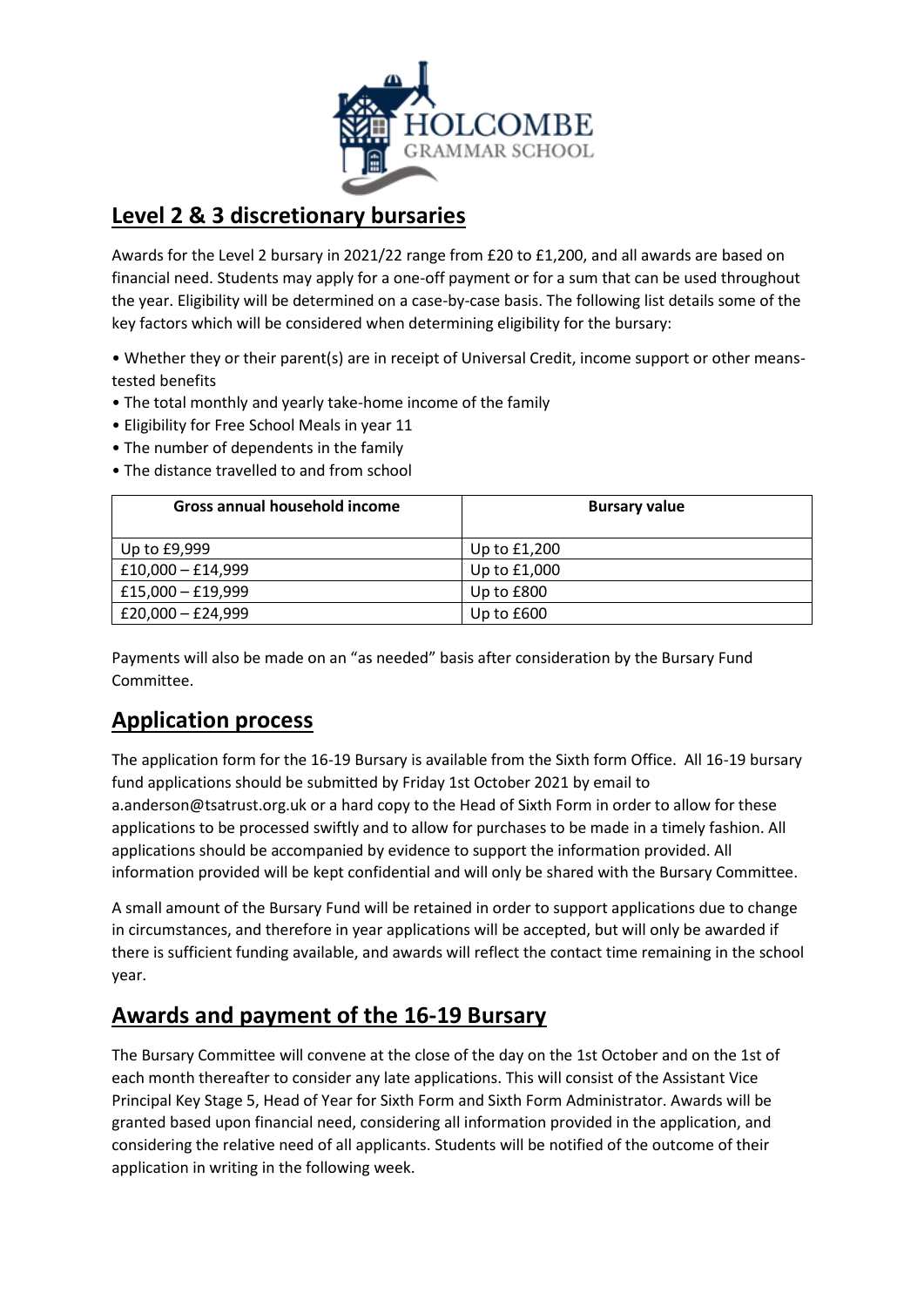

As the 16 to 19 Bursary Fund is intended to provide financial support to help students overcome the specific financial barriers to participation they face so they can remain in education, any items purchased using the bursary should have a clear educational purpose. Any items requested that do not have this will be denied.

Payment will be made in kind, through direct ordering or purchasing of items on the students' behalf. All items will be delivered to the school, and we will aim to do this within 5 working days of receipt of the full information.

Where students would like to purchase items directly and request reimbursement, it is advised to check with the Head of Year for Sixth Form prior to purchase that the item will be authorised, as this is not guaranteed. Any claims for reimbursement must be accompanied by clear, valid proof of purchase, and the applicant should be aware that they may be asked to present the item in order to verify the purchase. In some instances, only part reimbursement may be available.

Requests for reimbursement should be made no longer than 2 months after the purchase was made.

Reimbursement will be made via BACS payment into the student's bank account.

Requests for direct ordering or for reimbursement must be made by the students in receipt of the bursary and can be made via the form available on the school website (Appendix 3).

The Bursary Committee will set a cap for any large items (e.g. laptops) when they convene on the 1st October 2021 and this will be conveyed in the letter notifying students of their award.

Authorisation of purchases / orders will initially be authorised by the Head of Year for Sixth Form.

The full Bursary Committee will be consulted on any items which are not authorised.

# **What can the bursary be used for?**

The 16 to 19 Bursary Fund provides financial support to help students overcome the specific financial barriers to participation they face so they can remain in education. The 16-19 bursary may be used to purchase a range of items, including, but not limited to, the following:

• Reasonably priced items from the dress code, e.g. suits, school ties, school shoes.

• Public Transport Travel costs for getting to and from school\*, work experience, or university visits\*\*

- University applications
- Books required for courses or to support revision
- Graphical Display Calculators
- A laptop / tablet
- Educational School trips
- Repayment of funds spent in the canteen